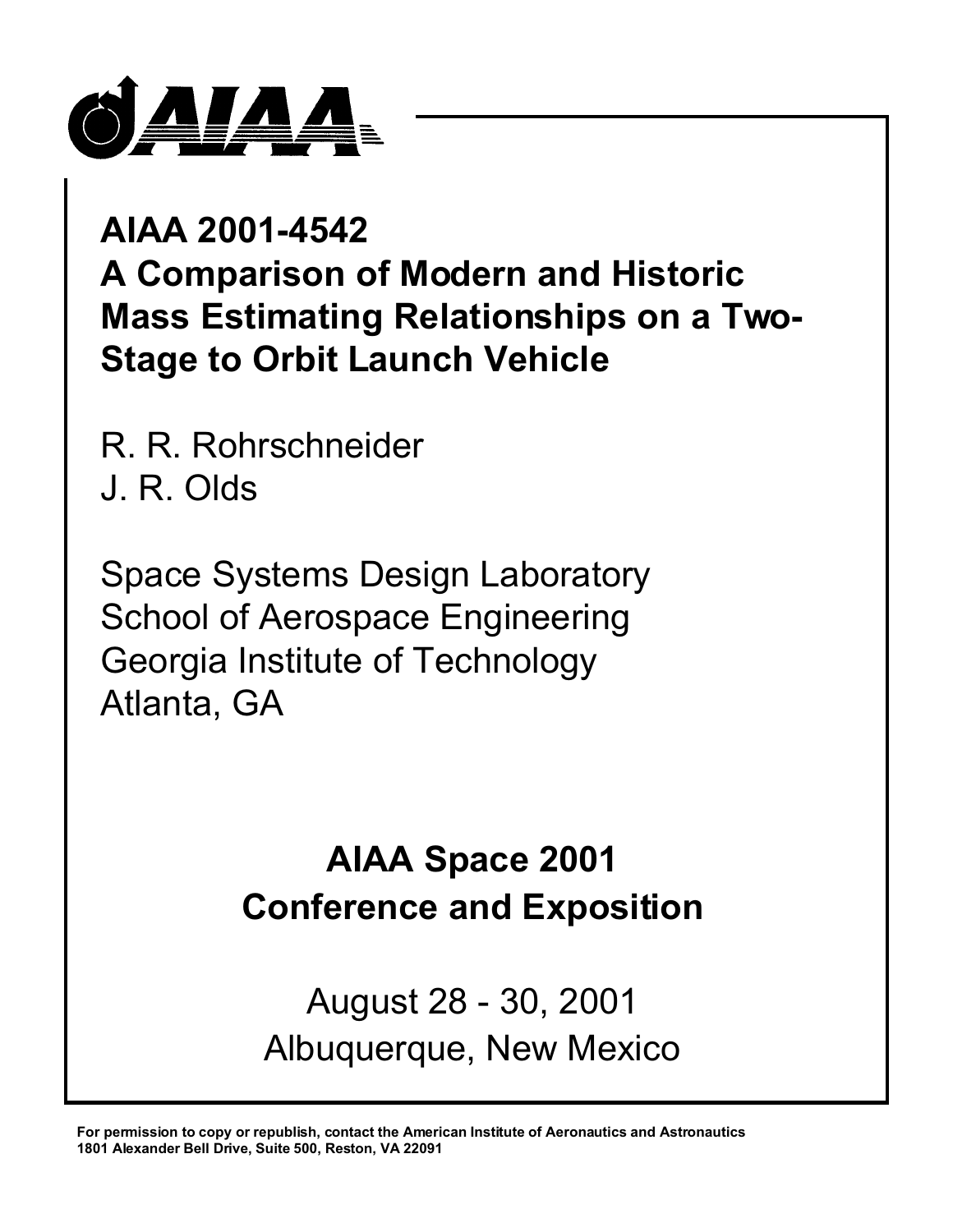# **A Comparison of Modern and Historic Mass Estimating Relationships on a Two Stage to Orbit Launch Vehicle**

Reuben R. Rohrschneider\* Dr. John R. Olds† Space Systems Design Lab School of Aerospace Engineering Georgia Institute of Technology, Atlanta, GA 30332-0150

#### **ABSTRACT**

Traditionally mass estimation for conceptual design of advanced launch vehicles has depended on historically – based mass estimating relationships (MERs). Furthermore different organizations have different sets of MERs based on different data sets, and even formulated in different ways. This paper attempts to compare the modern MERs used in the Space Systems Design Lab (SSDL) at Georgia Tech to the 1960's era relationships used in the NAS7-377 report on advanced propulsion design for launch vehicles. Comparisons of the weight breakdowns of a two – stage – to – orbit vehicle are made for between the Marquardt equations and the SSDL equations using two different technology assumptions. The first assumes 1970 technology for a direct comparison of the equations while the second assumes 2015 technology. Additionally technology and material advances are estimated in an attempt to justify the lower weight of the 2015 technology. The SSDL model using 1970 technology weighs in 7% heavier than the Marquardt equations for a comparable two – stage – to – orbit vehicle. When 2015 technology is applied to the same vehicle SSDL equations show a 33% savings, on the entire vehicle, could be made due to technology.

\_\_\_\_\_\_\_\_\_\_\_\_\_\_\_\_\_\_\_\_\_\_\_\_\_\_\_\_\_\_

#### **NOMENCLATURE**

| <b>AFRSI</b> | Advanced Flexible Reusable Surface  |
|--------------|-------------------------------------|
|              | Insulation                          |
| <b>GLOW</b>  | Gross Lift-Off Weight               |
| Isp          | Specific Impulse (sec.)             |
| <b>MER</b>   | <b>Mass Estimating Relationship</b> |
| NASA         | National Aeronautics and<br>Space   |
|              | Administration                      |
| <b>OMS</b>   | <b>Orbital Maneuvering System</b>   |
| RBCC         | Rocket Based Combined Cycle         |
| <b>RCS</b>   | <b>Reaction Control System</b>      |
| SSDL         | Space Systems Design Lab            |
| TPS          | <b>Thermal Protection System</b>    |
| <b>TRF</b>   | <b>Technology Reduction Factor</b>  |
| <b>TSTO</b>  | $Two-Stage - To - Oribt$            |
| <b>TUFI</b>  | Fibrous<br>Toughened Uni-Piece      |
|              | Insulation                          |
| WBS          | Weight Breakdown Structure          |

#### **INTRODUCTION**

Mass estimation of advanced RBCC launch vehicles is a highly debated topic. Questions arise as to the method and accuracy with which the mass of a vehicle was predicted. Each conceptual design department has its own trusted method, and an inherent lack of trust in methods developed elsewhere. In order to shed more light on the topic of mass estimating relationships, an historic set of MERs were reproduced and verified. The verified equations were then compared to the modern equations used in the Space Systems Design Laboratory at the Georgia Institute of Technology (SSDL) using both 1970 technology and 2015 technology.

<sup>\*</sup> - Graduate Research Assistant, School of Aerospace Engineering, Student member AIAA.

<sup>†</sup> - Associate Professor, School of Aerospace Engineering, Senior member AIAA.

Copyright  $© 2001$  Reuben R. Rohrschneider and John R. Olds. Published by the American Institute of Aeronautics and Astronautics, Inc. with permission.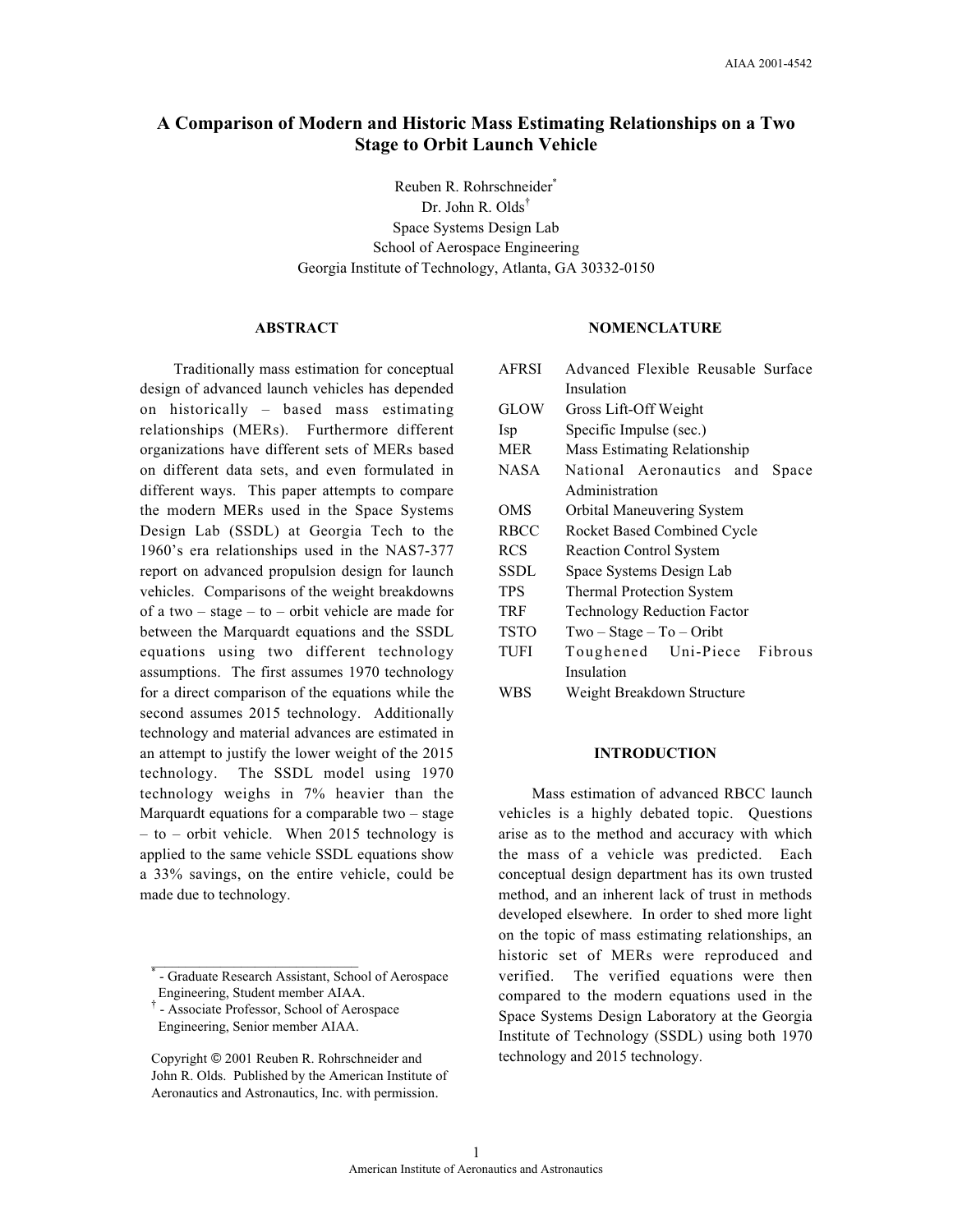The chosen historic relationships were taken from "A Study of Composite Propulsion Systems for Advanced Launch Vehicle Applications" by The Marquardt Corporation, the Lockheed – California Company, and Rocketdyne [1] (the Marquardt report). The first stage weight equations used in the Marquardt report were originally developed by the Lockheed – California Company and published only internally. The second stage equations were taken from "Reusable Orbital Transport Second Summary Technical Report" by General Dynamics and Convair [2]. Many of the modern equations used in the SSDL have their heritage in those developed at NASA Langley's Vehicle Analysis Branch in the late 1980's and early 1990's.

To validate the reproduced equations a specific vehicle from the Marquardt report was modeled and compared to data provided in the report. For the first stage a full WBS was available, but for the second stage only the initial stage mass was presented. After validation, a new vehicle using a similar configuration was modeled with both the relations from the Marquardt report and the relations from the SSDL using two different technology assumptions.

## **REPRODUCING THE MERs**

The equations for weight estimation presented in the Marquardt report were modeled in an Excel spreadsheet using iteration to converge a solution. The MERs for both stages were driven by an input mass ratio. In the report the vehicle GLOW was set at 1,000,000 lb. and the available payload mass was found. For the first stage model this meant that the upper stage was the remainder of 1,000,000 lb. less the initial mass of the first stage. Since the Marquardt report presents the payload that produces a 1,000,000 lb. vehicle, this was used as an input and the stage weight was found. This allowed the stage mass of the reproduced equations to be compared to the published stage mass.

#### *1st Stage*

The unit weights and fixed weights were presented for the first stage, including terms for manned missions. Since the first stage for both the validation and comparison vehicle were unmanned, some masses such as the cabin structure, personnel, instruments, and it was unclear how the remaining relationships would be affected for an unmanned first stage. For example, the electrical requirements of an unmanned vehicle are typically lower than for a manned vehicle, however, no adjustment for electrical system mass was presented for an unmanned system. The equipment and systems weight presents a large part of the error in the comparison of the first stage. The equation for the equipment and systems weight is:

$$
W_{\text{e\&s}} = C_1 + C_2 W_{1b/o} + C_3 W_{1t/o} \quad (1)
$$

Where  $W_{\text{eAs}}$  is the equipment and systems weight, W1b/o is the first stage burnout weight,  $W_{1t/0}$  is the first stage take-off weight, and  $C_i$  are the equation coefficients. This equation, among others, was modified during validation to achieve a better match between the reproduced equations and the published WBS.

Further detail is added to the first stage model by providing different mass fractions for structural and thermal components at two different staging Mach numbers. Different propellant fractions for landing and return to base propellant were provided for each engine type to account for differences in engine efficiency.

## *2nd Stage*

The second stage equations in the Marquardt report were taken from a reusable orbital transport study [2] performed by General Dynamics and Convair. The equations were presented for only one vehicle configuration. It consisted of a manned lifting body system utilizing an aerospike engine burning hydrogen and oxygen operating at 455 seconds of Isp. Conversion to an unmanned system was straightforward since the passenger compartment and related equipment were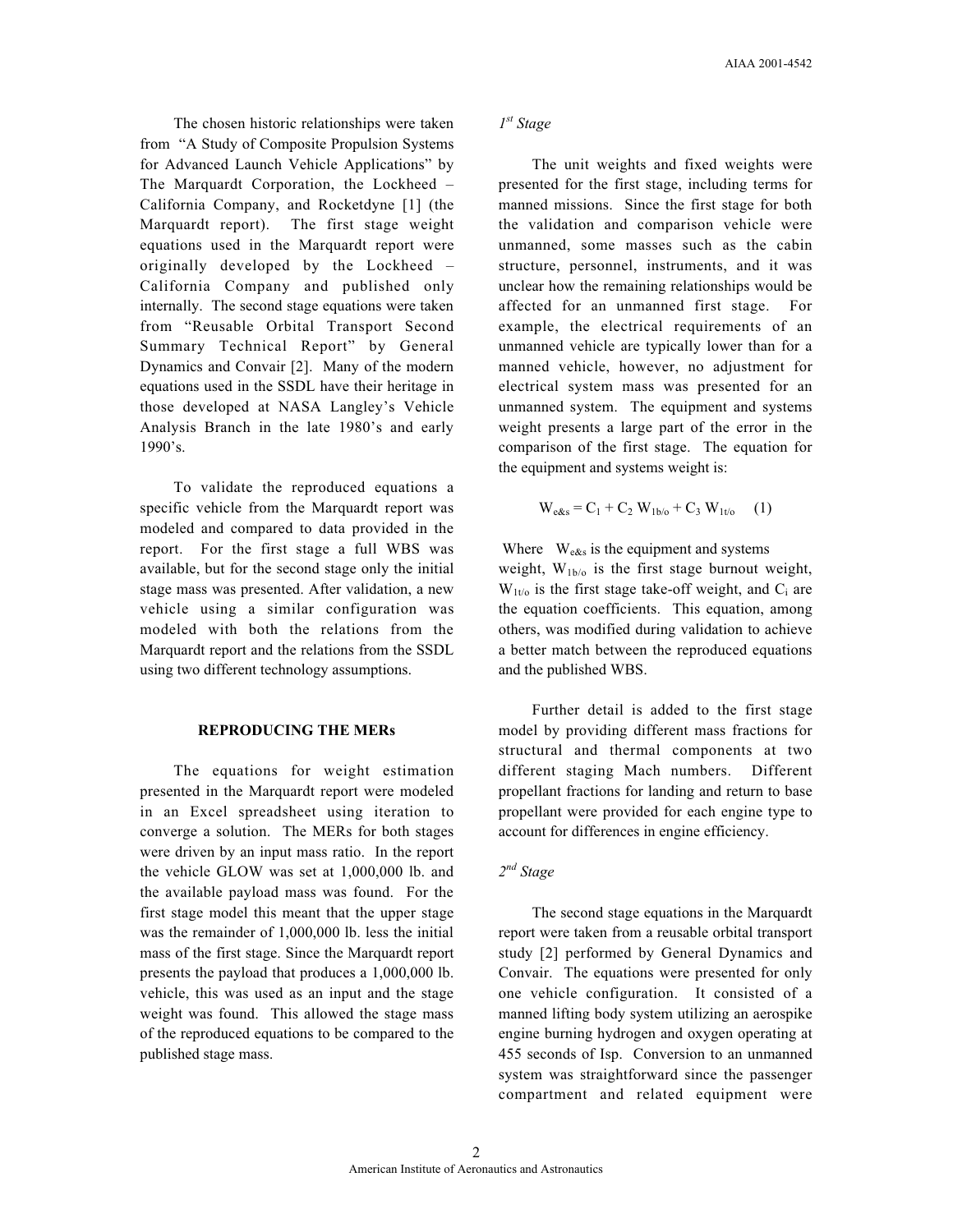considered part of the vehicle payload. One problem did arise due to an inconsistency in the equations for the second stage presented in ref. 1 Table XXVIII. In the individual detailed breakdown the weight of the rocket engine was shown to be:

$$
W_{eng} = 0.146 T_{stage} + 300 lb. \t(2)
$$

Where  $W_{eng}$  is the rocket engine mass, and  $T_{stage}$  is the staging thrust of the engine. The equation for the propulsion system as a whole was:

$$
W_{eng} = 0.0146 T_{stage} + 300 lb. \tag{3}
$$

Equation 3 is a more reasonable number, producing an staging engine thrust to weight of 68.5, and is the listed thrust to weight in the original General Dynamics and Convair report [2, (vol. 1 page 56)].

### **VALIDATION OF REPRODUCED MERs**

To provide validity to the reproduced MERs from the Marquardt report both the first and second stage vehicles were reproduced and compared to data provided. A complete WBS was available for the first stage for a variety of configurations and engines. Only one second stage vehicle was modeled in the Marquardt report, and no complete WBS was provided. The only comparison that could be made for the second stage was its initial weight.

#### *1st Stage*

The vehicle using an ejector ramjet engine with cylindrical body and wing was reproduced in order to verify the first stage relationships. A mass ratio of 1.5456 was required to reach the staging point of Mach 8. General parameters for the vehicle are shown in Table 1.

When this vehicle was modeled using the exact relationships and coefficients provided in the Marquardt report, the results were not good. For example, using the provided coefficients, Equation 1 becomes:

| Table 1: $I^{st}$ stage vehicle parameters. |                      |
|---------------------------------------------|----------------------|
| Heat shield area                            | 10,930 $\rm ft^2$    |
| Insulation area                             | 10,930 $ft^2$        |
| Aft structure area                          | 3,630 $\text{ft}^2$  |
| Vertical fin area                           | $1,100 \text{ ft}^2$ |
| Wing planform area                          | 9,860 $ft^2$         |
| T/W at takeoff                              | 1.25                 |
| Inlet area                                  | $275 \text{ ft}^2$   |
|                                             |                      |

 $W_{\text{e},\&s} = 2530 + 0.0135 W_{\text{1b}/\text{o}} + 0.0192 W_{\text{1t}/\text{o}}$  (4)

Using the provided coefficients the gross weight of the vehicle was within 2.7% of the initial stage mass, but a discrepancy of up to 25% was found in the component level of the WBS. A 25% error in any part of the relationships requires a look into the sources of error, possibly caused by one or more of the following reasons. Modification over time of the MERs is not uncommon and the chosen WBS (Table XXIX from ref. 1) for comparison may not correspond in time to the coefficients published. This WBS was chosen because it contained the most detail of any presented. Further cause may be due to a difference in the method of convergence. The Marquardt report used hand iteration which tends towards less accuracy and greater potential for errors than the computer based method used for this paper. Another reason, listed above, was the lack of presented adjustment for an unmanned system. The equations presented for the first stage were for a manned system, while the vehicles designed and presented with complete WBSs were for unmanned systems. Furthermore, several sets of numbers were presented in multiple locations within the Marquardt report, and often the numbers conflicted with each other.

Due to the large component level discrepancies the coefficients were adjusted to produce a better match. For example Equation 4 now looks like:

$$
W_{\text{e\&s}} = 2530 + 0.0114 W_{\text{1b/o}} + 0.0162 W_{\text{1to}} \quad (5)
$$

The remainder of the modified coefficients are shown in Table 2. This method achieved a 0.05% error in the initial stage mass, and a more reasonable maximum component error of 0.6% in the landing and entry propellants. The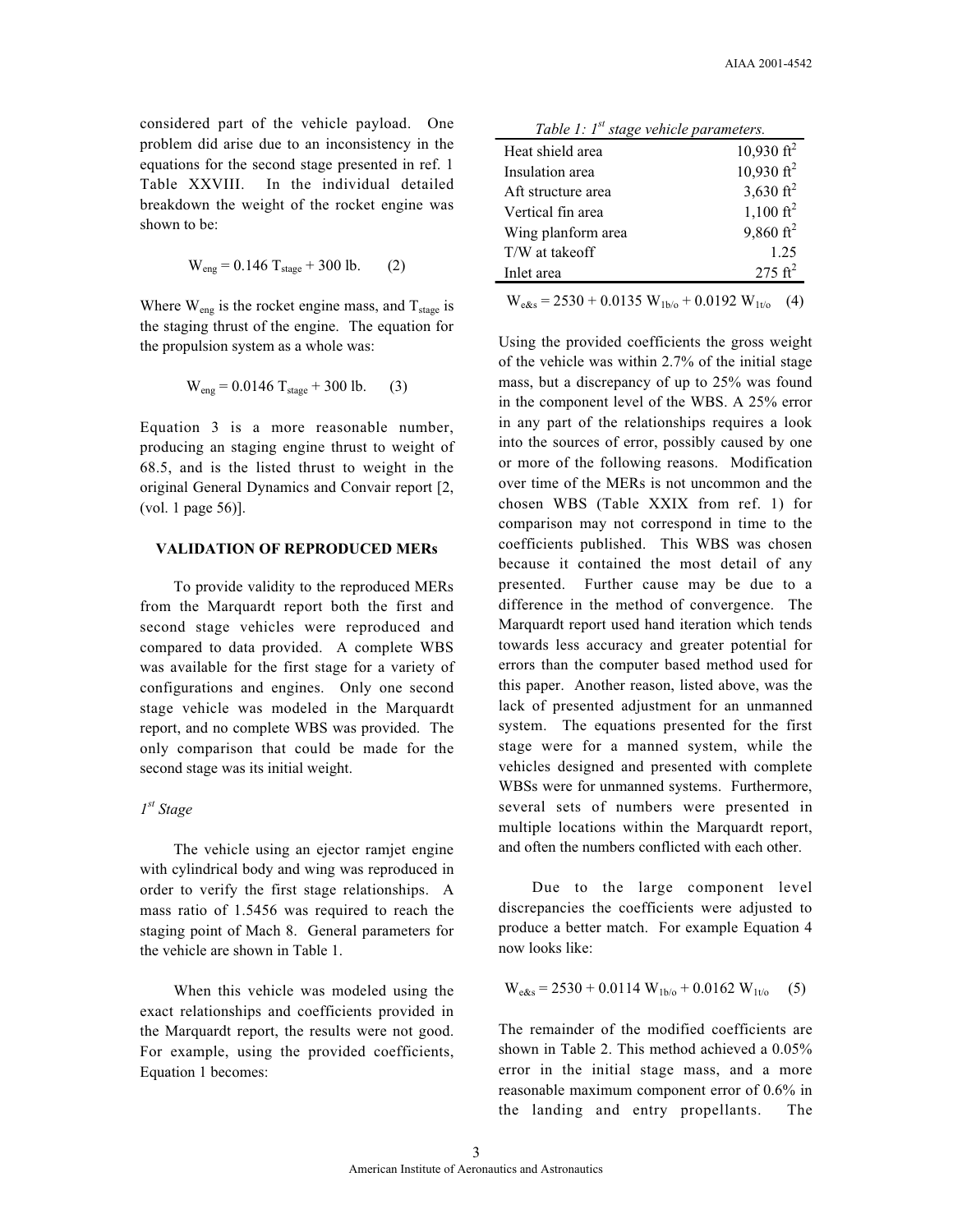| Table 2: Original and modified coefficients. |  |
|----------------------------------------------|--|
|----------------------------------------------|--|

|                      | Original | Modified |
|----------------------|----------|----------|
| Inlets $(lb/ft^2)$   | 175      | 170      |
| Engine T/W           | 31.4     | 33.6     |
| $LOX$ tank $(lb/lb)$ | 0.0255   | 0.0276   |
| $LH2$ tank $(lb/lb)$ | 0.2      | 0.1547   |
| Tail $(lb/ft^2)$     | 7.68     | 8 227    |

reproduced WBS for both the modified and unmodified coefficients is presented in Table 3.

#### *2nd Stage*

The second stage was launched from a piggy-back position on the first stage and required a mass ratio of 2.3240 to propel itself and payload due East from Mach 8 into a 262 nautical mile circular orbit. General parameters for the second stage vehicle are shown in Table 4.

The relationships provided in the Marquardt report produced a very good match to the GLOW using the coefficients presented in the detailed

*Table 3: Comparison of Marquardt WBS to the reproduced relationships. All weights in lbs.*

| Item                  | Provided | Adjusted | Marquardt  |
|-----------------------|----------|----------|------------|
|                       | coeffs.  | coeffs.  | <b>WBS</b> |
| Wing                  | 97,091   | 97,091   | 97,100     |
| Tail                  | 8,448    | 9,050    | 9,050      |
| Body                  | 50,260   | 41,156   | 41,175     |
| <b>TPS</b>            | 27,216   | 27,216   | 27,210     |
| Landing Gear          | 35,700   | 35,700   | 35,700     |
| Main                  | 110,996  | 107,015  | 107,050    |
| Propulsion            |          |          |            |
| Systems &             | 28,823   | 23,049   | 23,150     |
| Equipment             |          |          |            |
| Dry Weight            | 358,535  | 340,276  | 340,435    |
| Residual              | 10,637   | 10,313   | 10,330     |
| Propellant            |          |          |            |
| Landed                | 369,173  | 350,589  | 350,765    |
| Weight                |          |          |            |
| Entry/Land            | 30,341   | 28,814   | 29,000     |
| Propellant            |          |          |            |
| <b>Burnout</b>        | 399,514  | 379,403  | 379,765    |
| Weight                |          |          |            |
| Ascent                | 353,002  | 353,002  | 353,000    |
| Propellant            |          |          |            |
| 1 <sup>st</sup> Stage | 752,516  | 732,405  | 732,765    |
| Weight                |          |          |            |

| Table 4: $2^{nd}$ stage vehicle parameters. |                   |
|---------------------------------------------|-------------------|
| Plan area                                   | 550 $ft^2$        |
| Wetted area                                 | 1,435 $\rm{ft}^2$ |
| Thrust at staging                           | 350,000 lbf.      |
| Contingency factor                          | 3%                |

mass breakdown. The Marquardt report cites a second stage mass of 267,225 lb., corresponding to the chosen first stage WBS payload. The reproduced equations for the second stage used an engine thrust to weight of 68.5 and produced a mass of 110,858 lb., less than half that quoted in the Marquardt report. However, for an engine thrust to weight of 6.85, the reproduced equations produced a mass of 267,187 lb., within 1.0% on the stage weight. This clearly shows that the Marquardt data is based upon the wrong engine thrust to weight. With this in mind it would be nice to know what the actual payload capability of the ejector ramjet vehicle is. In order to maintain the size of the first stage, the payload of the second stage must be increased until the second stage mass reaches 267,225 lb. This point is reached at a cargo mass (not including the personnel, cabin, and related equipment) of roughly 52,500 lb. as opposed to the original 6,615 lb., a 790% increase in payload performance. No component level comparison was made since a detailed WBS was not presented for the second stage.

## **COMPARISON OF MARQUARDT AND SSDL MERs**

Once the equations were shown to accurately represent the original vehicle the sizing parameters were modified to match *Cerberus*, shown in Figure 1, a previously designed TSTO vehicle with a similar layout to the Marquardt winged vehicle used above. Both vehicles have an RBCC ESJ first stage, rocket second stage, and burn liquid oxygen and liquid hydrogen in both stages. Resizing the vehicle for a different payload involves iterating between trajectory and mass properties, where a photographic scaling of the vehicle is used to change the mass ratio to match that required by trajectory simulation. Furthermore both have winged first stages and lifting body second stages. *Cerberus* was used as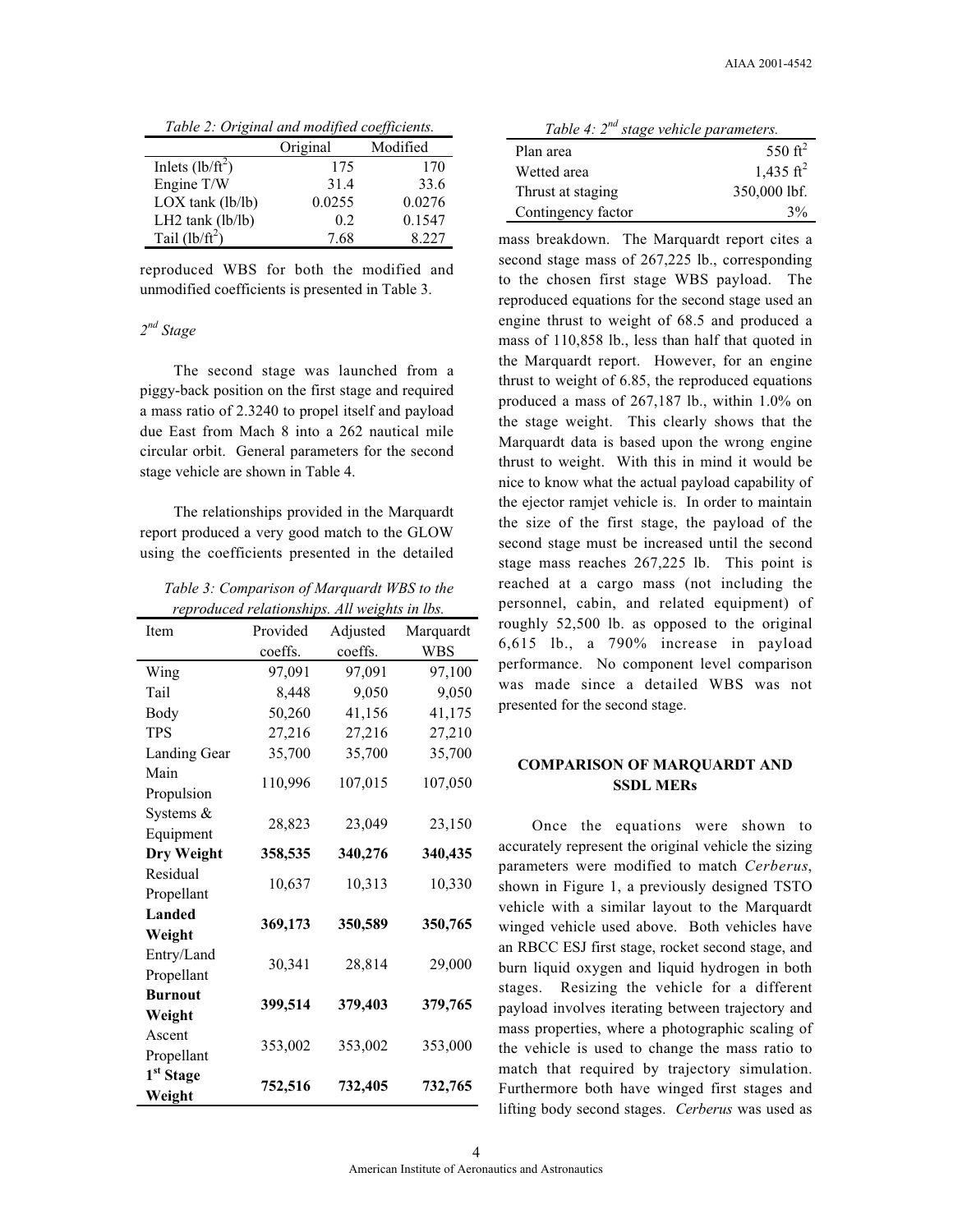

*Figure 1:* Cerberus *vehicle at separation.*

an example vehicle in [3], but scaled to carry a different payload. *Cerberus* was originally designed for a class at the Georgia Institute of Technology to put a 25,000 lb. payload into a 100 nautical mile circular orbit. The engine thrust to weight of 68.5 was used for the second stage comparison.

In order to compare both sets of MERs, the vehicle parameters and the mission must be identical. To meet this need the orbital maneuvering system propellant was increased such that Cerberus could reach a 262 nautical mile circular orbit. The Marquardt MERs were modified to eliminate the personnel and related equipment from the second stage equations. The payload was also increased to 25,000 lb. Cerberus uses an ejector scramjet engine, so the thrust to weight of the engines was modified according to Marquardt's extensive engine data.

*Cerberus* was modeled with the SSDL equations using two different sets of technologies. The first was an approximation of what would be available in 2015. The second was based on technology from the Space Shuttle, available in 1970, approximately the same time as the

*Table 5: Comparison of 1970 and 2015 technologies.*

| $\cdots$                             |       |       |  |
|--------------------------------------|-------|-------|--|
|                                      | 1970  | 2015  |  |
| LH2 tank $(lb/ft^3)$                 | 0.559 | 0.26  |  |
| LOX tank $(lb/ft^3)$                 | 0.808 | 0.33  |  |
| Landing Gear (% W <sub>gross</sub> ) | 3.3%  | 2.6%  |  |
| Body $(lb/ft^2)$                     | 3.4   | 2.38  |  |
| TPS (TRF)                            | $0\%$ | 30%   |  |
| Wing (TRF)                           | $0\%$ | 40%   |  |
| Tail (TRF)                           | $0\%$ | 20%   |  |
| Engine T/W (SLS, inst.)              | 13.4  | 22.86 |  |

equations presented in the Marquardt report were intended to model. Table 5 shows the key differences between the technologies used.

### *1st Stage Comparison*

The first stage comparison makes use of the corrected coefficients found in the validation section, and eliminates the fixed gross vehicle weight. The first stage payload is now determined by the mass of the second stage. The Cerberus first stage was modeled using the input parameters shown in Table 6. The stage initial weight using 1970 technology was 885,277 lb while the Marquardt equations placed the stage weight at 800,767 lb., 9% lighter. Using 2015 technology the stage weighed in at 532,176 lb., 39% lighter than Marquardt's equations. A WBS displaying the key items is shown in Table 7.

Of particular interest is the difference in wing mass between the models. The Marquardt method uses a multiplication factor of 9.847 lb/ $\text{ft}^2$ on the planform area whereas the SSDL uses a more complex model, taking into account the thickness and span. The SSDL model is based on a regression of fighter wing structures from NASA Langley. For the area of the Cerberus first stage wing the Marquardt method produces a weight 54% lighter than the 1970 SSDL model. By changing the material and technology used in the wing to 2015 levels, the SSDL model is now 31% lighter than the Marquardt model. Possible contributions to the overall mass difference include the detail of the model, material changes, and differences in assumed technology. Simply switching from aluminum to the titanium aluminide used in the 2015 model nets a 40%

| Table 6: Cerberus $1^{st}$ stage parameters. |                       |
|----------------------------------------------|-----------------------|
| Heat shield area                             | 7,600 $\rm ft^2$      |
| Insulation area                              | $8,106 \text{ ft}^2$  |
| Aft structure area                           | 2,891 $\mathrm{ft}^2$ |
| Vertical fin area                            | $137 \text{ ft}^2$    |
| Wing area                                    | 2,200 ft <sup>2</sup> |
| T/W at takeoff                               | 0.6                   |
| Inlet area                                   | $151 \text{ ft}^2$    |
| Engine T/W (SLS, installed)                  | 29.0                  |
| Mass Ratio                                   | 1.8983                |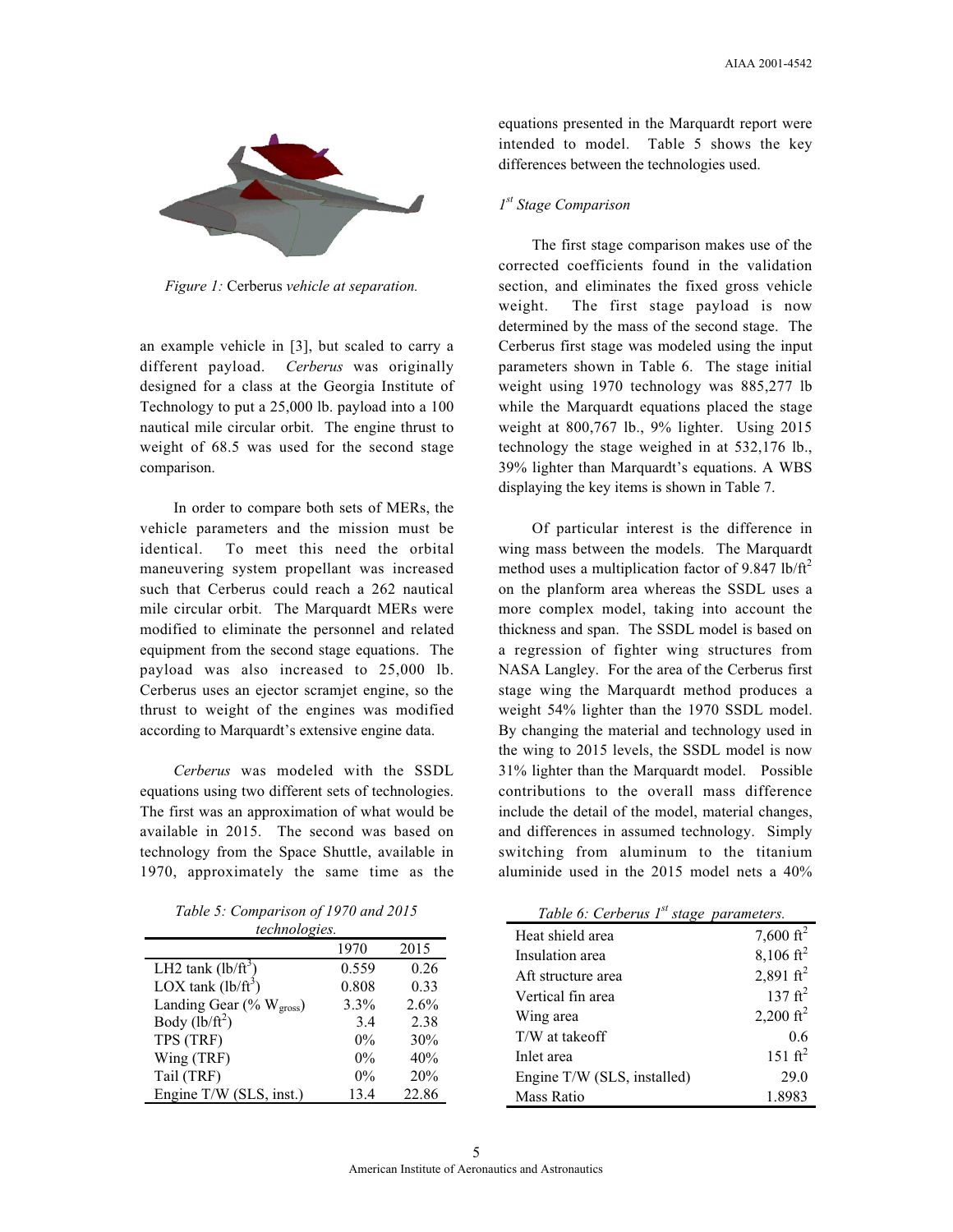| <i>for</i> Cerberus T           | stage.      | All weights in ib. |             |
|---------------------------------|-------------|--------------------|-------------|
| Item                            | <b>SSDL</b> | <b>SSDL</b>        | Marquardt   |
|                                 | 2015        | 1970               | <b>MERs</b> |
| Wing                            | 14,914      | 47,224             | 21,663      |
| Tail                            | 1,004       | 1,690              | 1,127       |
| Body                            | 45,291      | 109,417            | 77,670      |
| <b>TPS</b>                      | 12,021      | 20,331             | 19,465      |
| Landing Gear                    | 26,433      | 50,631             | 41,074      |
| Main<br>Propulsion              | 20,300      | 31,660             | 36,540      |
| Systems &<br>Equipment          | 11,940      | 14,190             | 24,085      |
| Dry Weight *                    | 131,903     | 275,146            | 221,625     |
| Residual<br>Propellant          | 1,986       | 3,084              | 15,231      |
| <b>Landed</b><br>Weight         | 133,913     | 278,230            | 236,857     |
| Entry/Landing<br>Propellant     | 11,549      | 17,738             | 19,466      |
| <b>Post-Staging</b>             | 145,463     | 295,968            | 256,323     |
| Weight                          |             |                    |             |
| Ascent<br>Reserves              | 1,225       | 1,866              | $\theta$    |
| <b>Burnout</b>                  | 145,463     | 297,834            | 256,323     |
| Weight                          |             |                    |             |
| Ascent                          | 383,391     | 584,277            | 544,444     |
| Propellant                      |             |                    |             |
| <b>GLOW</b>                     | 811,252     | 882,111            | 800,767     |
| <b>Startup Losses</b>           | 2,098       | 3,166              | 0           |
| 1 <sup>st</sup> Stage<br>Weight | 532,176     | 885,277            | 800,767     |

*Table 7: Comparison of Marquardt and SSDL WBS for* Cerberu*s 1st stage. All weights in lb.*

\* Dry weight margin is included in individual weights.

improvement in weight due to the increased modulus, and hence increased buckling load per mass. The external tank redesign for the Space Shuttle netted a 16% decrease in mass due solely to design improvement [4] between the original tank and the super light weight external tank. These two reductions easily make up the difference between the 2015 SSDL technology and Marquardt methods, however the 1970 SSDL method produces a much heavier wing than does the Marquardt method. The Marquardt method simply uses a mass per area for the wing, which works well for small perturbations around the design point, but not for large changes. Due to

structural considerations the more the geometry changes the worse an assumption this is.

The differences in the body group masses are primarily due to the detail of the model. Tank weights are in good agreement with each other, at most 13% different. The primary difference is in non-integral structure that is included in the SSDL equations, but not those presented by Marquardt. The body group contains the engine inlets, whose weight is the difference between the installed and uninstalled engine thrust to weight. Marquardt calculates that this difference is 18.8 while the 2015 technology assumes the difference is 7.1. The 1970 technology finds the difference to be 15.6, producing an inlet weight within 17% of the Marquardt number. Using current thinking in RBCC engine development yields a weight 80% lighter than the Marquardt inlets for the 2015 vehicle.

The thermal protection group also shows a large difference between the two models. The Marquardt MERs produce a weight 102% greater than the 2015 SSDL weight. This is largely due to the material assumptions for the TPS. Marquardt assumes a shingled surface of either columbium or inconel with an underlying layer of felted ceramic for the shielded area at  $1.42 \text{ lb/ft}^2$ . The SSDL assumes reusable TUFI tiles for areas requiring a heat shield. For a tile with similar thermal conductivity [5] to the Marquardt combination, the TUFI tiles yield 22% weight savings. Following the same reasoning, the use of AFRSI shows a 70% weight savings over fiberfax insulation used by Marquardt. The Marquardt TPS weight is just 4% lighter than the 1970 SSDL weight. This difference may be due to the trajectory flown, or the vehicle geometry. Updating to 2015 technology yields a 38% weight savings.

The propulsion system also shows a large discrepancy between the SSDL and Marquardt MERs. Between equivalent technology levels the SSDL method weighs 13% less than the Marquardt method. The 1970 SSDL method uses an installed thrust to weight of 13.4 [1 vol. 6]. The SSDL uses regressed historical data with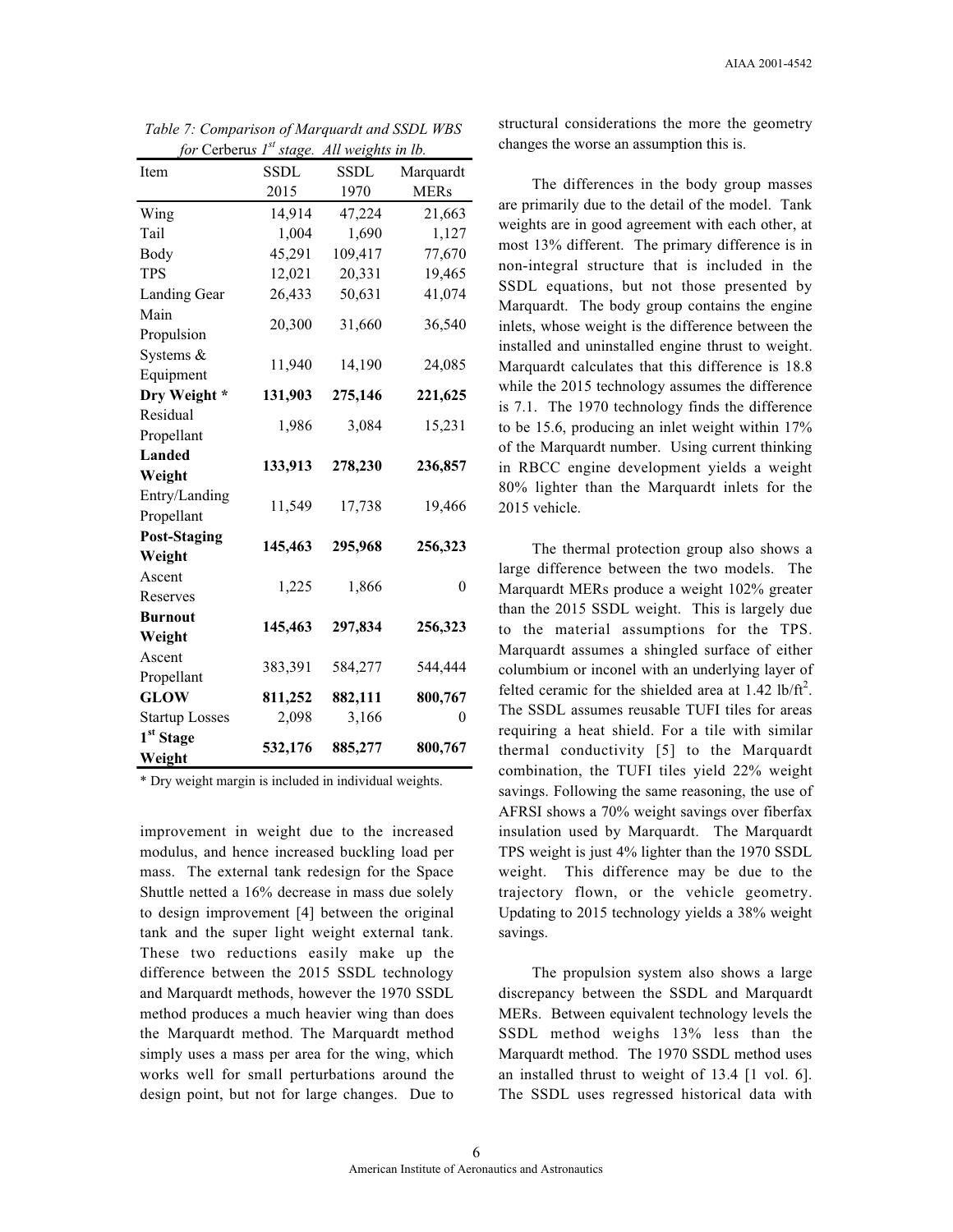technology adjustments from the WATES [6] model to determine the engine thrust to weight. The 2015 technology uses an installed thrust to weight of 22.86, which is consistent with a current engine developer's thinking [7]. This difference represents the different thinking over the past 30 years in RBCC engines. The 2015 technology shows a 44% lower weight than the Marquardt equations.

Systems and equipment mass shows a 152% decrease in mass to the 2015 SSDL weight, and 112% decrease to the 1970 SSDL weight. A large difference between the Marquardt and the 2015 weight was expected since it includes avionics, environmental control, electrical, and actuation mechanisms, fields in which large weight savings have been made in recent years. Further weight differences may be due to a change in design philosophy and system redundancy.

The dry weight margin is one point on which the two sets of equations differ. Marquardt chooses to include a margin in each of their weight equations, whereas the SSDL adds a lumped mass to the dry weight. For this comparison the dry weight margin was distributed over the component masses. For the overall vehicle mass, this makes no difference, but from a management standpoint it may be nice to have the margin lumped into one number so it can be doled out to designers as the need arises.

#### *2nd Stage Comparison*

*Cerberus*' second stage was modeled using the sizing parameters shown in Table 8 in using the same three methods as for the first stage.

*Cerberus*' second stage had a separation weight of 281,174 lb. when assuming 2015 technology while the Marquardt equations showed it weighing in at 349,759 lb., nearly 24% heavier. The 1970 SSDL weight is within 2% of the Marquardt weight. Table 9 compares the two methods in detail.

| Table 8: 2 <sup>nd</sup> stage vehicle parameters. |                       |  |  |
|----------------------------------------------------|-----------------------|--|--|
| Plan area                                          | 2,465 ft <sup>2</sup> |  |  |
| Wetted area                                        | 5,294 $ft^2$          |  |  |
| Vehicle Thrust to Weight                           | 1.1                   |  |  |
| Contingency factor                                 | 3%                    |  |  |
| Mass Ratio                                         | 3.3852                |  |  |

The second stage also has several items in the WBS that differ significantly between the two different sets of MERs. The first example is the tail weight. Here the SSDL method uses:

$$
W_{tail} = 5 S_{tail}^{1.09} \t(6)
$$

Where  $W_{tail}$  is the tail weight, and  $S_{tail}$  is the tail planform. Marquardt counts the tail as a fraction of the plan area:

$$
W_{tail} = 6.8 (0.2) S_{plan} (7)
$$

Here  $S_{\text{plan}}$  is the total planform area of the vehicle. This method does not take into account the specific vehicle geometry or other analysis. This leaves the SSDL tail significantly lighter for both technology dates.

The body group presents a difference of nearly 38% between the 2015 SSDL weight and the Marquardt weight. This weight difference can be largely made up by structural improvements in the body and tanks. The space shuttle showed an improvement of 25% in the external tank. An additional 15% improvement can be made by switching from aluminum to carbon for structural applications based on increased material strength per mass. The 1970 SSDL weight came in just 11% lighter than did Marquardt's weight. The 1970 SSDL method uses the tankage factors from the Space Shuttle external tank, which is a load bearing structure, and cylindrical. The second stage in this study is a lifting body using nonintegral tanks, which do not package well. This causes a loss of packaging efficiency and a corresponding increase in mass.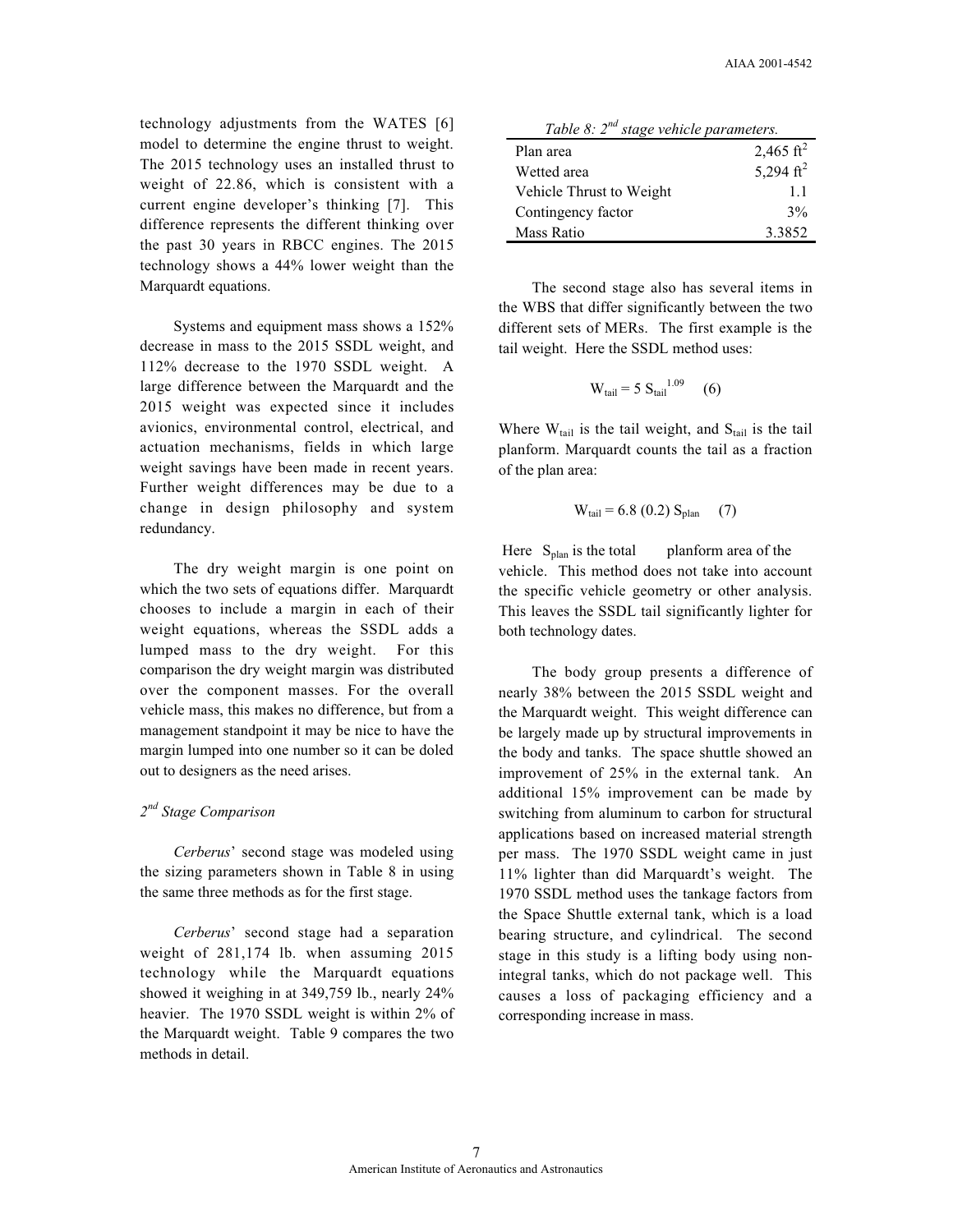The 2015 SSDL method shows the TPS group to be 61% lighter than the Marquardt method. The TPS material substitutions from the first stage can also apply to the second stage, showing that the SSDL was aggressive with the TPS, or Marquardt was conservative. Again, the exact trajectory followed and vehicle geometry make a large difference on heat shield weight.

When the RCS and OMS propulsion systems the are combined the systems weigh nearly the same. The 1970 SSDL weight is slightly higher, likely due to Isp assumptions of the RCS and OMS thrusters. The remaining points of interest lie in the electrical conversion and distribution, avionics, and primary power. For the avionics the Marquardt equations were derived for a manned system which requires less computation than a fully autonomous system. The SSDL method produces roughly double the weight for both the electrical and primary power groups as does the Marquardt method. This is particularly odd since Marquardt equations assume dual redundancy [2, (page 45)] of those components. No good explanation was found for this discrepancy.

#### **CONCLUSIONS**

This paper reproduces and compares Marquardt's historic mass estimating relationships for a TSTO vehicle using technology from 1970 to relationships used today with two different sets of TRFs, 1970 and 2015. Table 10 shows the gross vehicle weights of the compared vehicles. Comparison found that the SSDL equations using 1970 technology produce a vehicle just 6.7% heavier than the Marquardt equations. Using technology projected out to 2015 leaves the Marquardt vehicle 33% heavier than the futuristic SSDL vehicle.

Overall the Marquardt and SSDL equations produce very similar results if the same technology is assumed. Some of the technological and materials advances can be easily approximated in a simple manner, but only

| Item                   | <b>SSDL</b> | SSDL    | Marquardt      |
|------------------------|-------------|---------|----------------|
|                        | 2015        | 1970    | <b>MERs</b>    |
| Wing                   | 0           | 0       | $\overline{0}$ |
| Tail                   | 944         | 1,180   | 7,691          |
| Body                   | 18,908      | 26,968  | 30,296         |
| <b>TPS</b>             | 3,143       | 4,498   | 8,186          |
| Landing Gear           | 2,235       | 2,991   | 3,798          |
| Main                   |             |         |                |
| Propulsion             | 6,435       | 7,831   | 11,613         |
| <b>RCS</b>             |             |         |                |
| Propulsion             | 1,045       | 1,271   | 2,115          |
| <b>OMS</b>             |             |         |                |
| Propulsion             | 1,089       | 1,326   | $\overline{0}$ |
| Primary Power          | 946         | 950     | 831            |
| Electrical             | 2,207       | 2,938   | 800            |
| <b>Surface Control</b> | 365         | 444     | 961            |
| Avionics               | 1,000       | 1,000   | 563            |
| Environmental          |             |         |                |
| Control                | 1,239       | 1,254   | 464            |
| Margin                 | 7,911       | 10,530  | 10,493         |
| Dry Weight             | 47,483      | 63,180  | 77,811         |
| Cargo                  | 25,000      | 25,000  | 25,000         |
| Residual               |             |         |                |
| Propellant             | 1,333       | 1,621   | 5,554          |
| <b>OMS/RCS</b>         |             |         |                |
| Reserve                | 684         | 832     | 1,232          |
| Propellant             |             |         |                |
| Landed                 |             |         |                |
| Weight                 | 74,483      | 90,634  | 109,598        |
| Entry/Landing          | 138         |         |                |
| Propellant             |             | 168     | 0              |
| <b>Entry Weight</b>    | 74,621      | 90,801  | 109,598        |
| OMS/RCS on-            |             | 8,155   |                |
| orbit                  | 6,702       |         | 0              |
| Ascent Reserve         | 1,737       | 2,113   | 0              |
| <b>Insertion</b>       |             |         | 109,598        |
| Weight                 | 83,060      | 90,801  |                |
| Ascent                 | 198,114     | 241,072 | 240,161        |
| Propellant             |             |         |                |
| 2 <sup>nd</sup> Stage  | 281,174     | 342,142 | 349,759        |
| Weight                 |             |         |                |

*Table 9: Comparison of Marquardt and SSDL WBS for* Cerberus *2nd stage. All weights in lb.*

flight hardware will truly tell which prediction is correct.